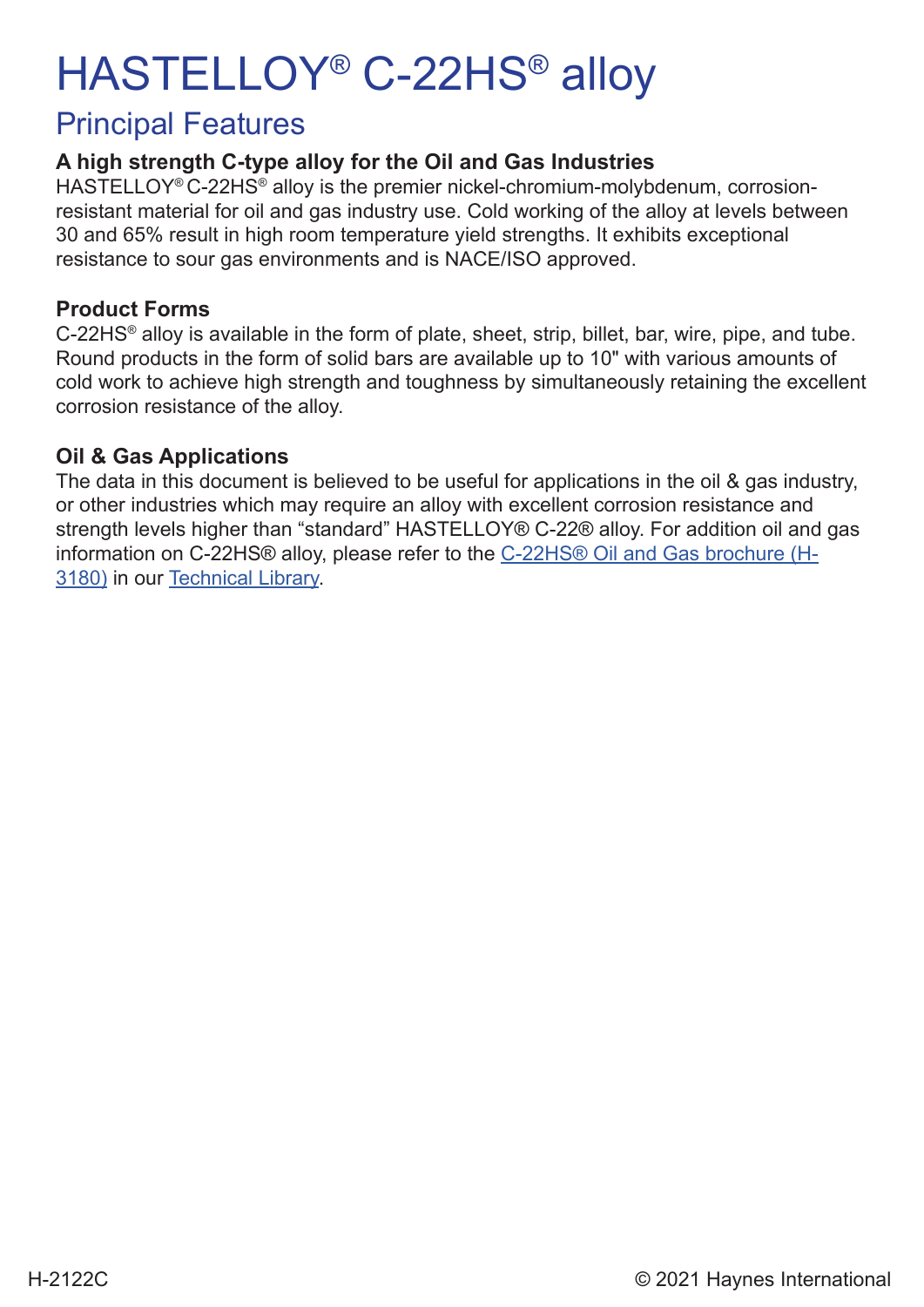## Principal Features Continued

### **Available in Three Very High-Strength Conditions**

Early testing of C-22HS<sup>®</sup> alloy was focused on material in the annealed  $+$  age-hardened condition where the material was annealed at 1975°F (1079°C) and age-hardened at 1300°F (704°C)/16h/Furnace cool (FC) to 1125°F (607°C)/32h/Air-cool (AC.) In this "standard condition" C-22HS® alloy will typically have strengths around 100 ksi (690 MPa). While this strength level is almost double of "C-type" alloys in the annealed condition, many oil and gas applications require even greater strength. For this reason, a considerable development effort has been generated on C-22HS® alloy in three other "very high strength" conditions:

1) Cold Worked

2) Cold Worked  $+$  Age-Hardened<sup>A</sup>

3) Low Temperature (LT) Annealed $B + Age$ -Hardened<sup>C</sup>

A1125°F (607°C)/10h/AC B1850°F (1010°C) C1300°F (704°C)/16h/FC to 1125°F (607°C)/32h/AC

A comparison of yield strengths for the three very high strength conditions is shown below along with that of the annealed and "standard" conditions. Haynes does not recommend use of highly cold worked and aged material because the increase in yield strengths is minimal and the susceptibility to hydrogen embrittlement in severe oil well conditions is increased.

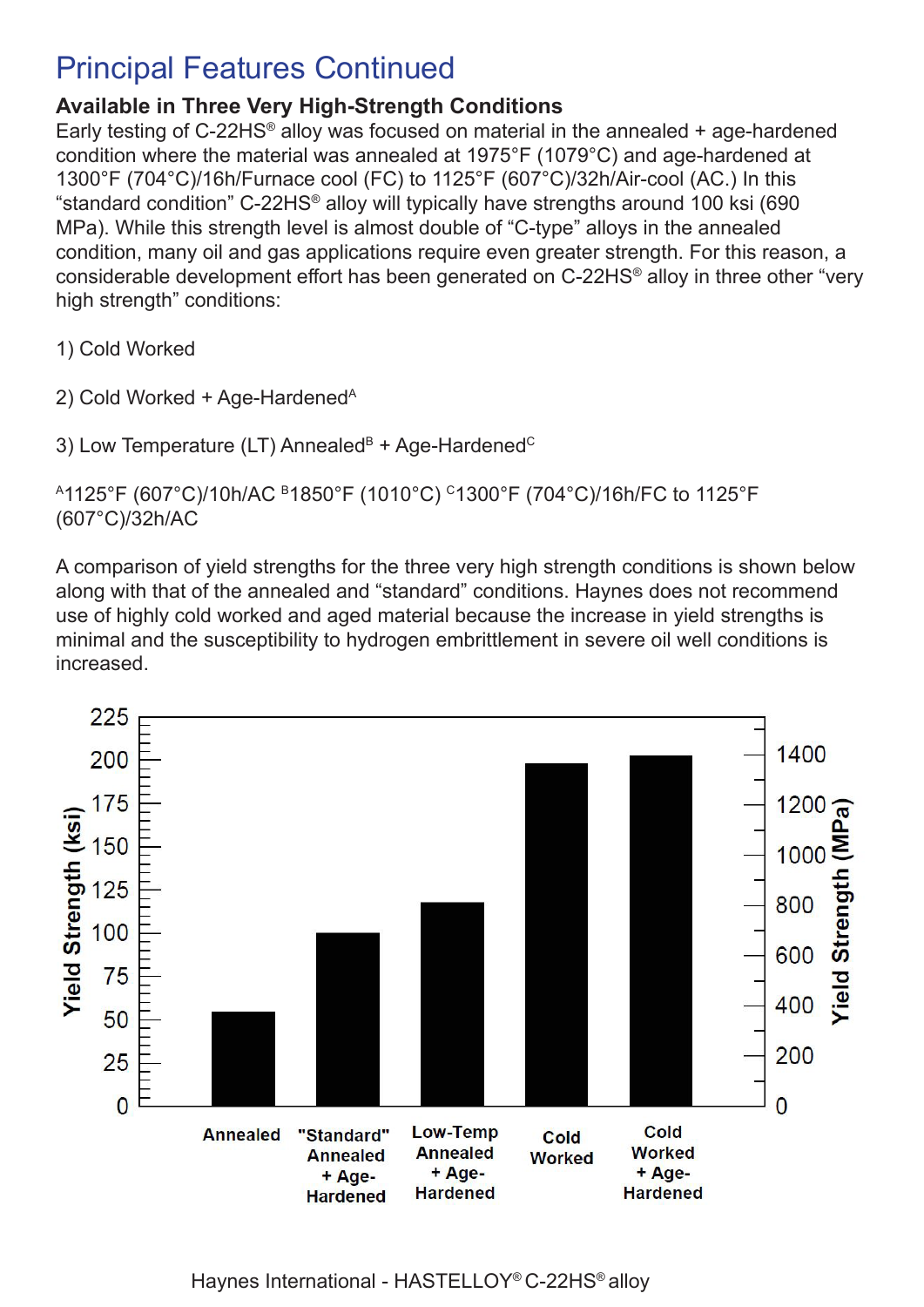### Nominal Composition

| Weight %           |             |  |  |  |  |  |
|--------------------|-------------|--|--|--|--|--|
| Nickel:            | 61 Balance  |  |  |  |  |  |
| Cobalt:            | 1 max.      |  |  |  |  |  |
| <b>Chromium:</b>   | 21          |  |  |  |  |  |
| <b>Molybdenum:</b> | 17          |  |  |  |  |  |
| Iron:              | 2 max.      |  |  |  |  |  |
| Tungsten:          | 1 max.      |  |  |  |  |  |
| <b>Manganese:</b>  | $0.8$ max.  |  |  |  |  |  |
| Aluminum:          | $0.5$ max.  |  |  |  |  |  |
| Silicon:           | $0.08$ max. |  |  |  |  |  |
| <b>Carbon:</b>     | $0.01$ max. |  |  |  |  |  |
| Copper:            | $0.5$ max.  |  |  |  |  |  |

# Tensile Properties of Cold-worked Material

### **Average Room Temperature Tensile Properties of Bar (Cold-worked in the Range 43-47%)**

|                        | 0.2% Offset<br><b>Yield Strength</b> |            | <b>Ultimate Tensile</b><br><b>Strength</b> |            | <b>Elongation</b> | <b>Reduction</b><br>of Area |
|------------------------|--------------------------------------|------------|--------------------------------------------|------------|-------------------|-----------------------------|
| <b>Condition</b>       | ksi                                  | <b>MPa</b> | ksi                                        | <b>MPa</b> | $\%$              | $\frac{0}{0}$               |
| <b>Cold-worked Bar</b> | 198                                  | 1365       | 203.5                                      | 1403       | 16.7              | 64.2                        |

#### **Room Temperature Tensile Properties of Bar as a Function of Diameter and Percentage Cold-work**

|           |                      |                  |       | <b>Room Temperature Tensile Properties</b> |       |                         |                   |
|-----------|----------------------|------------------|-------|--------------------------------------------|-------|-------------------------|-------------------|
|           |                      |                  |       | 0.2% Offset Yield                          |       | <b>Ultimate Tensile</b> |                   |
|           | <b>Bar Diameter*</b> | <b>Cold-work</b> |       | <b>Strength</b>                            |       | <b>Strength</b>         | <b>Elongation</b> |
| <u>in</u> | mm                   | $\frac{0}{0}$    | ksi   | <b>MPa</b>                                 | ksi   | <b>MPa</b>              | $\frac{0}{0}$     |
| 0.5       | 12.7                 | 43               | 191.1 | 1317                                       | 196.5 | 1355                    | 18.2              |
| 0.75      | 19.1                 | 44               | 204.7 | 1411                                       | 210   | 1448                    | 15.5              |
|           | 25.4                 | 44               | 188.3 | 1298                                       | 193.8 | 1336                    | 17.6              |
| 1.25      | 31.8                 | 46               | 205.2 | 1415                                       | 210.9 | 1454                    | 15.4              |
| 1.567     | 39.8                 | 37               | 184.2 | 1270                                       | 192.7 | 1329                    | 17.4              |
| 2         | 50.8                 | 47               | 207.5 | 1431                                       | 212   | 1462                    | 13                |
| 2.375     | 60.3                 | 54               | 181.4 | 1251                                       | 190.5 | 1313                    | 21.2              |
| 2.5       | 63.5                 | 49               | 180   | 1241                                       | 183.7 | 1267                    | 18.2              |
| 3.62      | 91.9                 | 42               | 192.3 | 1326                                       | 197.3 | 1360                    | 14                |

\*Averages from duplicate test samples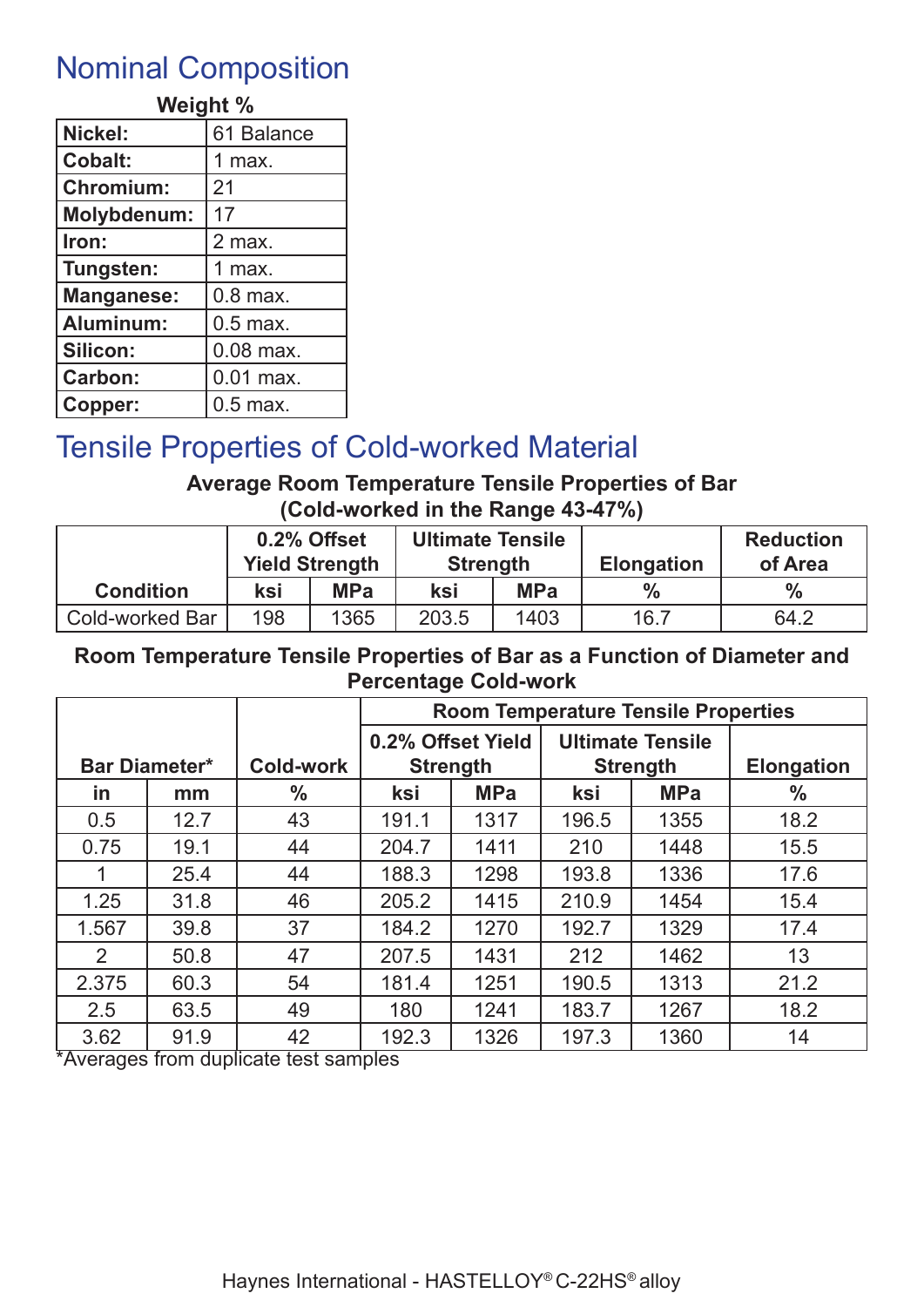# Tensile Properties of Cold-worked Material Continued

**Room and Elevated Temperature Tensile Properties of 0.5 in Diameter Cold-worked (43%) Bar**

| <b>Test</b><br><b>Temperature</b> |                 | 0.2% Offset Yield<br><b>Strength</b> |            | <b>Ultimate Tensile</b><br><b>Strength</b> |            | <b>Elongation</b> | <b>Reduction</b><br>of Area |
|-----------------------------------|-----------------|--------------------------------------|------------|--------------------------------------------|------------|-------------------|-----------------------------|
| $\circ \mathsf{F}$                | $\rm ^{\circ}C$ | ksi                                  | <b>MPa</b> | ksi                                        | <b>MPa</b> | $\frac{9}{6}$     | $\frac{0}{0}$               |
| <b>RT</b>                         | <b>RT</b>       | 195.1                                | 1345       | 200.4                                      | 1382       | 18                | 65.2                        |
| 400                               | 204             | 181.8                                | 1254       | 182.6                                      | 1259       | 14.6              | 63.1                        |
| 500                               | 260             | 181                                  | 1248       | 181.1                                      | 1249       | 14.1              | 60.8                        |

**Room and Elevated Temperature Tensile Properties of 2.375 in Diameter Coldworked (54%) Bar as a Function of Orientation (Longitudinal and Transverse)**

| <b>Test</b>        |                   |                    |       | 0.2% Offset<br><b>Ultimate Tensile</b> |       |                 | <b>Reduction</b>  |         |
|--------------------|-------------------|--------------------|-------|----------------------------------------|-------|-----------------|-------------------|---------|
| <b>Temperature</b> |                   | <b>Orientation</b> |       | <b>Yield Strength</b>                  |       | <b>Strength</b> | <b>Elongation</b> | of Area |
| $\mathsf{P}$       | $\rm ^{\circ}C$   | ٠                  | ksi   | <b>MPa</b>                             | ksi   | <b>MPa</b>      | $\%$              | $\%$    |
| <b>RT</b>          | <b>RT</b>         | Longitudinal       | 181.4 | 1251                                   | 190.5 | 1313            | 21.2              | 71.1    |
|                    |                   | <b>Transverse</b>  | 156.6 | 1080                                   | 183   | 1262            | 18.8              | 60.9    |
|                    |                   | Longitudinal       | 160.2 | 1105                                   | 166.6 | 1149            | 18.5              | 72.2    |
| 350<br>177         |                   | <b>Transverse</b>  | 138.3 | 954                                    | 160.9 | 1109            | 16.1              | 59.6    |
| 232<br>450         | Longitudinal      | 156.1              | 1076  | 163.1                                  | 1125  | 18.3            | 72.2              |         |
|                    | <b>Transverse</b> | 139                | 958   | 156.7                                  | 1080  | 14.8            | 59.3              |         |

RT= Room Temperature

# **Average Room Temperature Tensile Properties of Tube**

**(Cold-worked in the Range 52-53%)**

|                  |       | 0.2% Offset<br><b>Yield Strength</b> | <b>Ultimate Tensile</b> | <b>Strength</b> | <b>Elongation</b> |
|------------------|-------|--------------------------------------|-------------------------|-----------------|-------------------|
| <b>Condition</b> | ksi   | <b>MPa</b>                           | ksi                     | <b>MPa</b>      | $\%$              |
| Cold-worked Tube | 187.3 | 1291                                 | 195                     | 1345            | 15.1              |

**Room and Elevated Temperature Tensile Properties of Cold-worked Tube (3.5 in Diameter by 0.43 in Wall Thickness) (52-53%) as a Function of Orientation (Longitudinal and Transverse)**

|              | <b>Test</b><br><b>Temperature</b> | <b>Orientation</b> | 0.2% Offset<br><b>Yield Strength</b> |            | <b>Ultimate Tensile</b><br><b>Strength</b> |            | <b>Elongation</b> | <b>Reduction</b><br>of Area |
|--------------|-----------------------------------|--------------------|--------------------------------------|------------|--------------------------------------------|------------|-------------------|-----------------------------|
| $\mathsf{P}$ | $\rm ^{\circ}C$                   |                    | ksi                                  | <b>MPa</b> | ksi                                        | <b>MPa</b> | $\%$              | $\%$                        |
| <b>RT</b>    | <b>RT</b>                         | Longitudinal       | 166                                  | 1145       | 180.4                                      | 1244       | 18.8              | 69.5                        |
|              |                                   | Transverse         | 156.3                                | 1078       | 175.8                                      | 1212       | 29.2              | 63.6                        |
| 400          | 204                               | Longitudinal       | 149.3                                | 1029       | 157.6                                      | 1087       | 16.8              | 68.7                        |
|              |                                   | Transverse         | 143.2                                | 987        | 155.1                                      | 1069       | 25.8              | 64.8                        |
| 500          | 260                               | Longitudinal       | 147.6                                | 1018       | 154.2                                      | 1063       | 16.5              | 67.1                        |
|              |                                   | Transverse         | 138                                  | 951        | 151.4                                      | 1044       | 24.8              | 60.9                        |
| 316          | Longitudinal                      | 144.9              | 999                                  | 151.5      | 1045                                       | 16.9       | 66.4              |                             |
| 600          |                                   | Transverse         | 135.7                                | 936        | 147.5                                      | 1017       | 25.5              | 62.3                        |

Values are averages from 10 tests RT= Room Temperature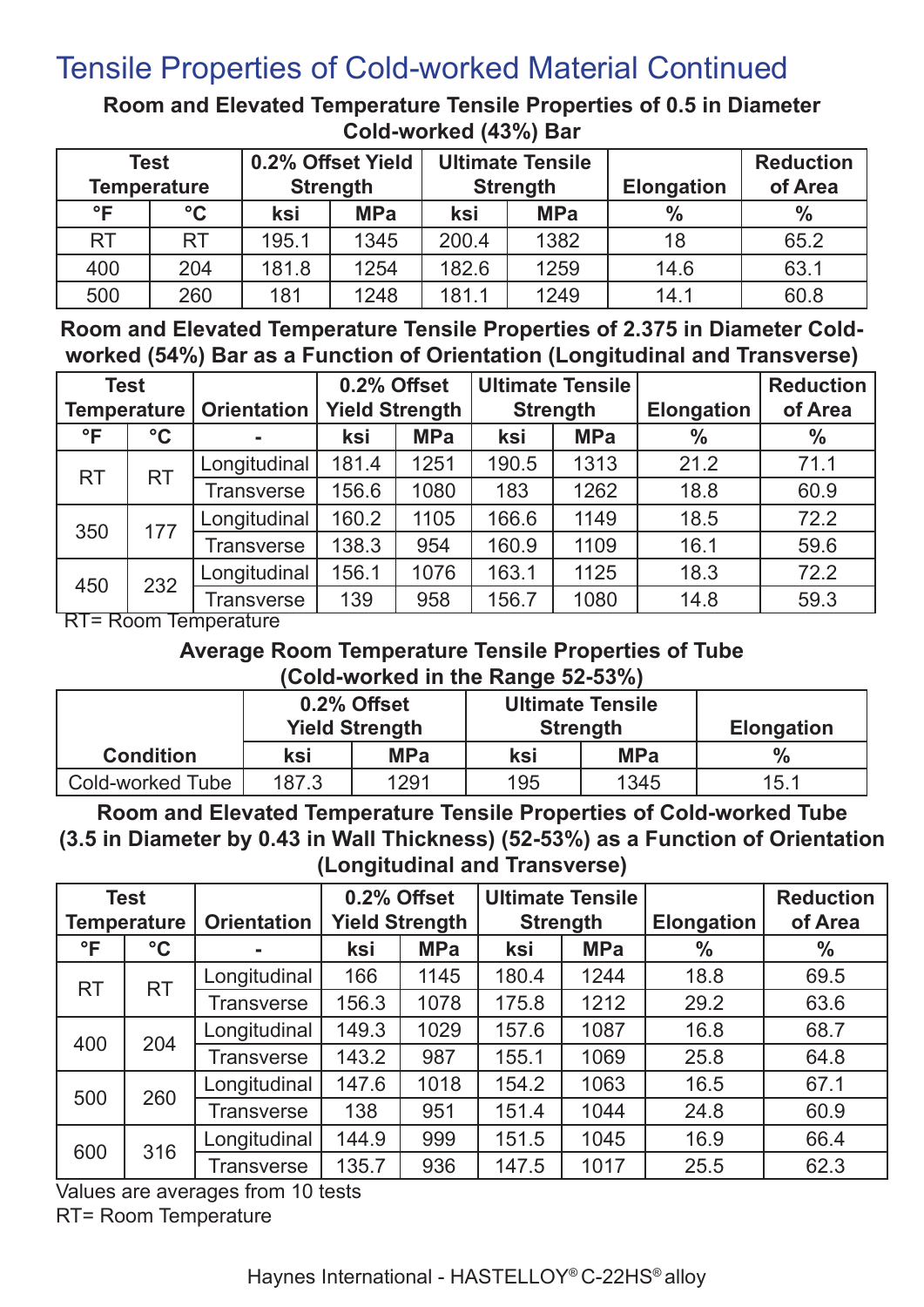### Tensile Properties of Cold-worked Material Continued

Statistical Temperature De-rating C-22HS® Cold-worked Tubing



### Impact Strength

**C-22HS® Alloy Room Temperature Charpy V-Notch Impact Test Results Cold Work Aging Temperature Aging Time Impact Energy (ft-lb)\* (%) (°F) (hr) Longitudinal Transverse** 0 1050 | 10 | 116 | 128 1100  $\begin{array}{|c|c|c|c|c|}\n\hline\n & 1 & 111 & 120 \\
\hline\n & 100 & 110 & 115\n\end{array}$ 100 118 115 1150 10 112 124 25 1050  $\begin{array}{|c|c|c|c|c|}\n\hline\n & 1 & 61 & 65 \\
\hline\n & 490 & 34 & 34\n\end{array}$ 100 31 31 1100 10 38 38 10 36 40 10 38 38 1150  $\begin{array}{|c|c|c|c|c|}\n\hline\n & 1 & 57 & 63 \\
\hline\n & 400 & 49 & 49\n\end{array}$ 100 18 19 50 1050 10 10 21 21 1100  $\begin{array}{|c|c|c|c|c|}\n\hline\n & 1 & 30 & 30 \\
\hline\n & 400 & 30 & 30\n\end{array}$ 100 29 33 1150 | 10 | 14 | 15

\*Average of three tests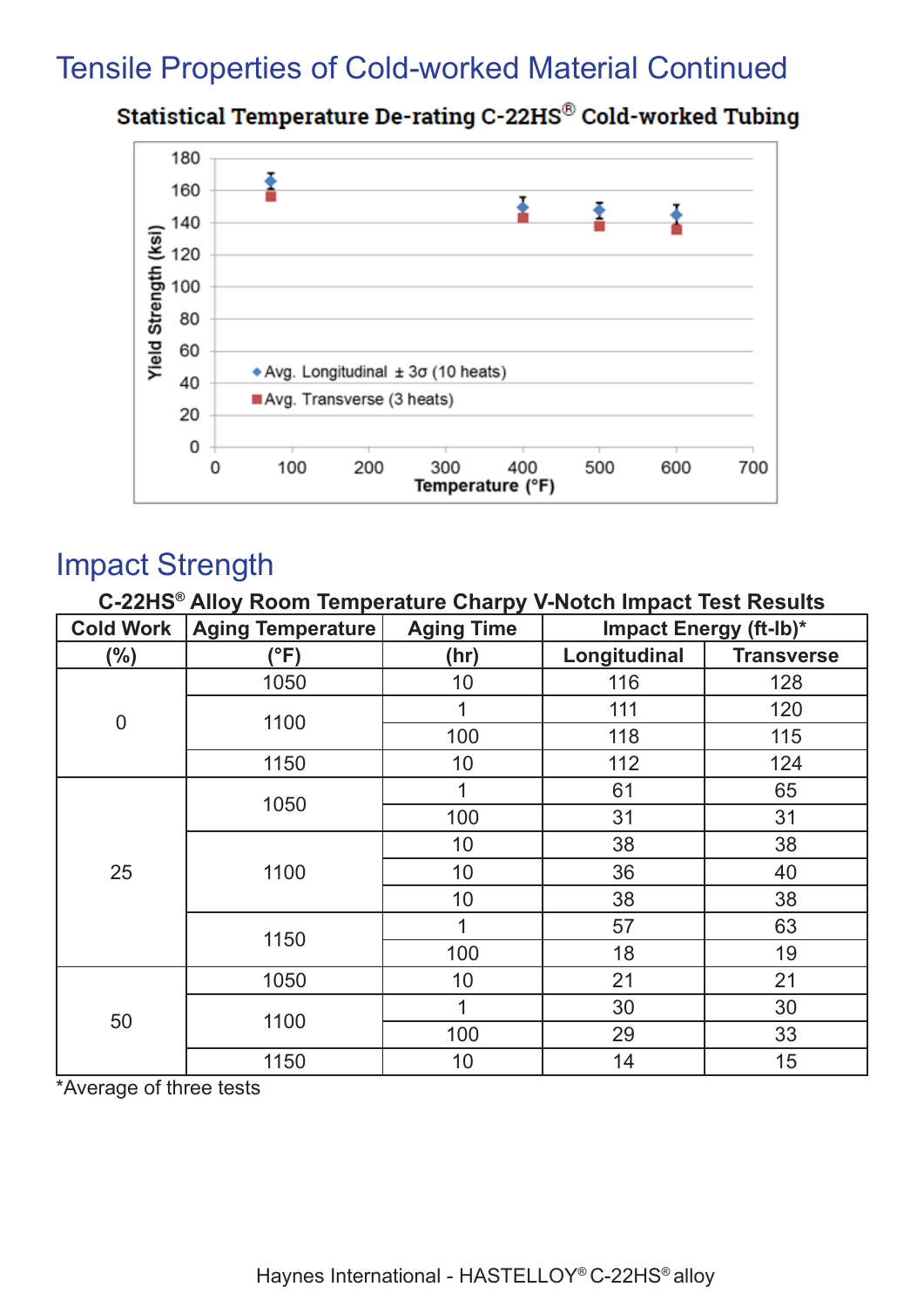# Fracture Toughness

| <b>Material Condition</b>   | <b>Specimen</b> | Jc (lbs/in) | $KJC$ (ksi.in <sup><math>1/2</math></sup> ) |
|-----------------------------|-----------------|-------------|---------------------------------------------|
| Cold-worked<br>$(52 - 53%)$ |                 | 921         | 174                                         |
|                             |                 | 1151        | 195                                         |
|                             |                 | 897         |                                             |

#### **Room Temperature ASTM E1820 Tests**

4.25 in (108 mm) OD x 2.25 in (57 mm) ID Tube Pre-Cracked Half-T Compact Tension [C(T)] Specimens Located at 120° Increments

### **Hardness**

| <b>Material Condition</b> | Hardness, HRC* |
|---------------------------|----------------|
| Cold-worked (43-47%) Bar  | 42             |
| Cold-worked (43-47%) Tube |                |

\*Average values

HRC= Hardeness Rockwell "C"

### Compressive Strength

#### **Room Temperature Compressive Strength of 0.75 in Diameter Cold-worked (44%) Bar and Corresponding Tensile Data**

| <b>Material</b>       | <b>Compressive</b> | Yield Strength* | <b>Compressive</b><br>Strength* |            | <b>Tensile Yield</b><br>Strength* |            | <b>Tensile</b><br>Strength* |            |
|-----------------------|--------------------|-----------------|---------------------------------|------------|-----------------------------------|------------|-----------------------------|------------|
| <b>Condition</b>      | ksi                | <b>MPa</b>      | ksi                             | <b>MPa</b> | ksi                               | <b>MPa</b> | ksi                         | <b>MPa</b> |
| Cold-worked (44%) Bar | 163                | 1124            | 219                             | 1510       | 205                               | 1413       | 210                         | 1448       |

\*Average from two tests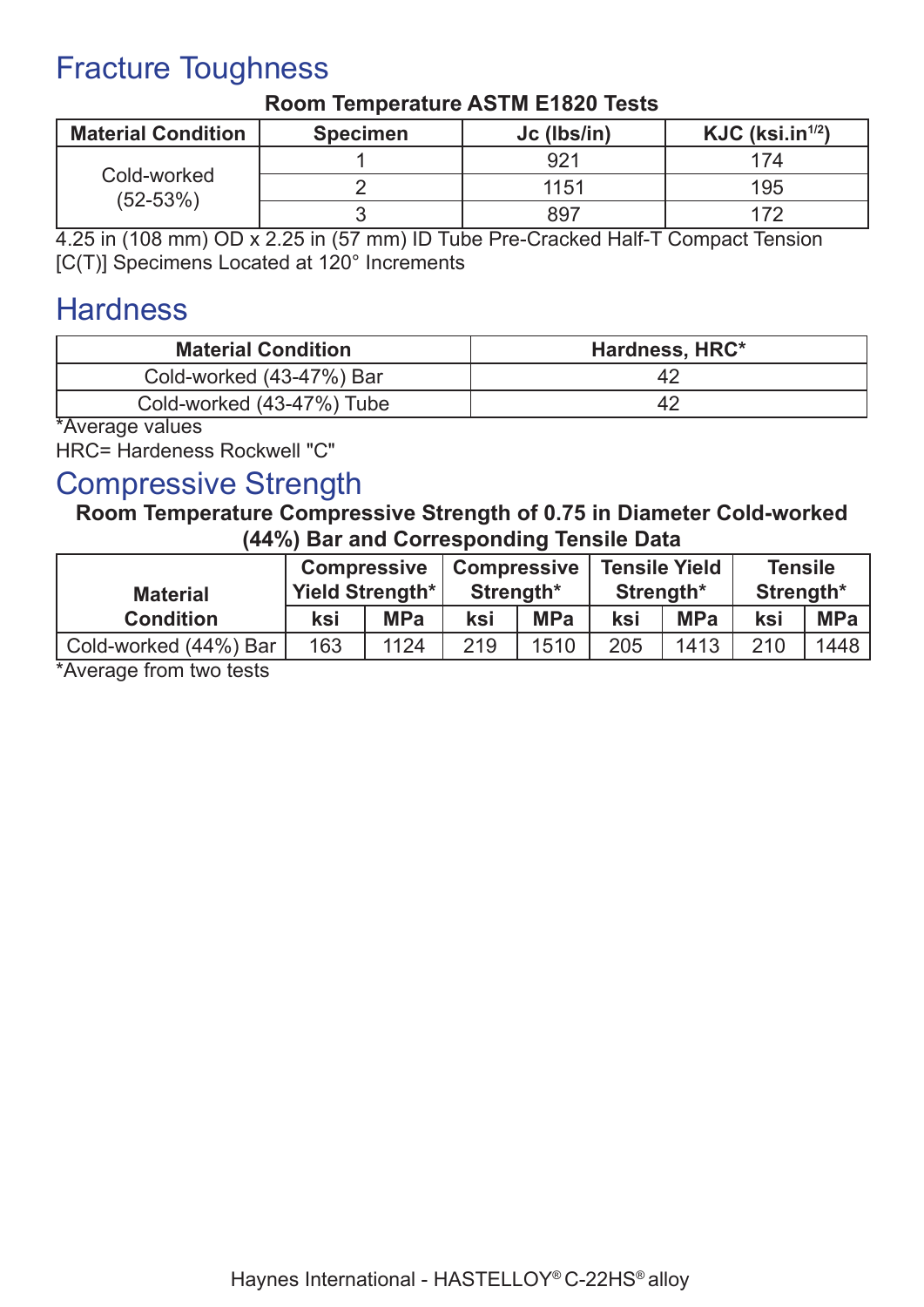### Resistance to Sour Gas Environments

**Sour Gas Testing – NACE TM0177 Method A Tensile Test, Test Levels II and III, 720 hours, Applied Stress = 100% YS**

| <b>Material</b>  |             | <b>Yield Strength</b> | <b>Coupled to</b>   | <b>Not Coupled to</b> |
|------------------|-------------|-----------------------|---------------------|-----------------------|
| <b>Condition</b> | <b>Heat</b> | (ksi)                 | <b>Carbon Steel</b> | <b>Carbon Steel</b>   |
|                  | Heat 1      | 205                   | Pass                | Pass                  |
|                  | Heat 2      | 191                   | Pass                | Pass                  |
|                  | Heat 3      | 204                   | Pass                | Pass                  |
| Cold-Worked      | Heat 4      | 233                   | Pass                | Pass                  |
|                  | Heat 5      | 225                   | Pass                | Pass                  |
|                  | Heat 6      | 223                   | Pass                | Pass                  |
|                  | Heat 7      | 215                   | Pass                | Pass                  |
|                  | Heat 8      | 222                   | Pass                | Pass                  |

\*Triplicate tests

#### **Sour Gas Testing – NACE TM0177 Method C, 90-Day C-Ring Test,** Test Level VII: 25% NaCl, 500 psi (3.5 MPa) H<sub>2</sub>S + 500 psi (3.5 MPa) CO<sub>2</sub>, **Elemental Sulfur = 1 g/l and 5 g/l\*\* Test Temperature: 401°F (205°C), Applied Stress = 100% YS**

**Material Condition: Cold-Worked**

|             | <b>Yield Strength</b> |                             |
|-------------|-----------------------|-----------------------------|
| <b>Heat</b> | (ksi)                 | Result*                     |
| Heat 1      | 205                   | 1 g/l S: Pass 5 g/l S: Pass |
| Heat 2      | 187                   | 1 g/l S: Pass 5 g/l S: Pass |
| Heat 3      | 188                   | 1 g/l S: Pass 5 g/l S: Pass |

\*Triplicate tests

\*\*With stirring

#### **Sour Gas Testing – NACE TM0177 Method C, 90-Day C-Ring Test, Test Level**  VII-Plus: 25% NaCl, 1000 psi (6.9 MPa) H<sub>2</sub>S + 1000 psi (6.9 MPa) CO<sub>2</sub> **Test Temperature: 550°F (288°C), Applied Stress = 100% YS Material Condition: Cold-Worked**

| <b>3 Passing Test Results</b> |                                |  |  |  |  |  |
|-------------------------------|--------------------------------|--|--|--|--|--|
| <b>Heat</b>                   | <b>Yield Strength</b><br>(ksi) |  |  |  |  |  |
| Heat 1                        | 205                            |  |  |  |  |  |
| Heat 2                        | 187                            |  |  |  |  |  |
| Heat 3                        | 188                            |  |  |  |  |  |
| Heat 4                        | 233                            |  |  |  |  |  |
| Heat 5                        | 225                            |  |  |  |  |  |
| Heat 6                        | 223                            |  |  |  |  |  |
| Heat 8                        | 222                            |  |  |  |  |  |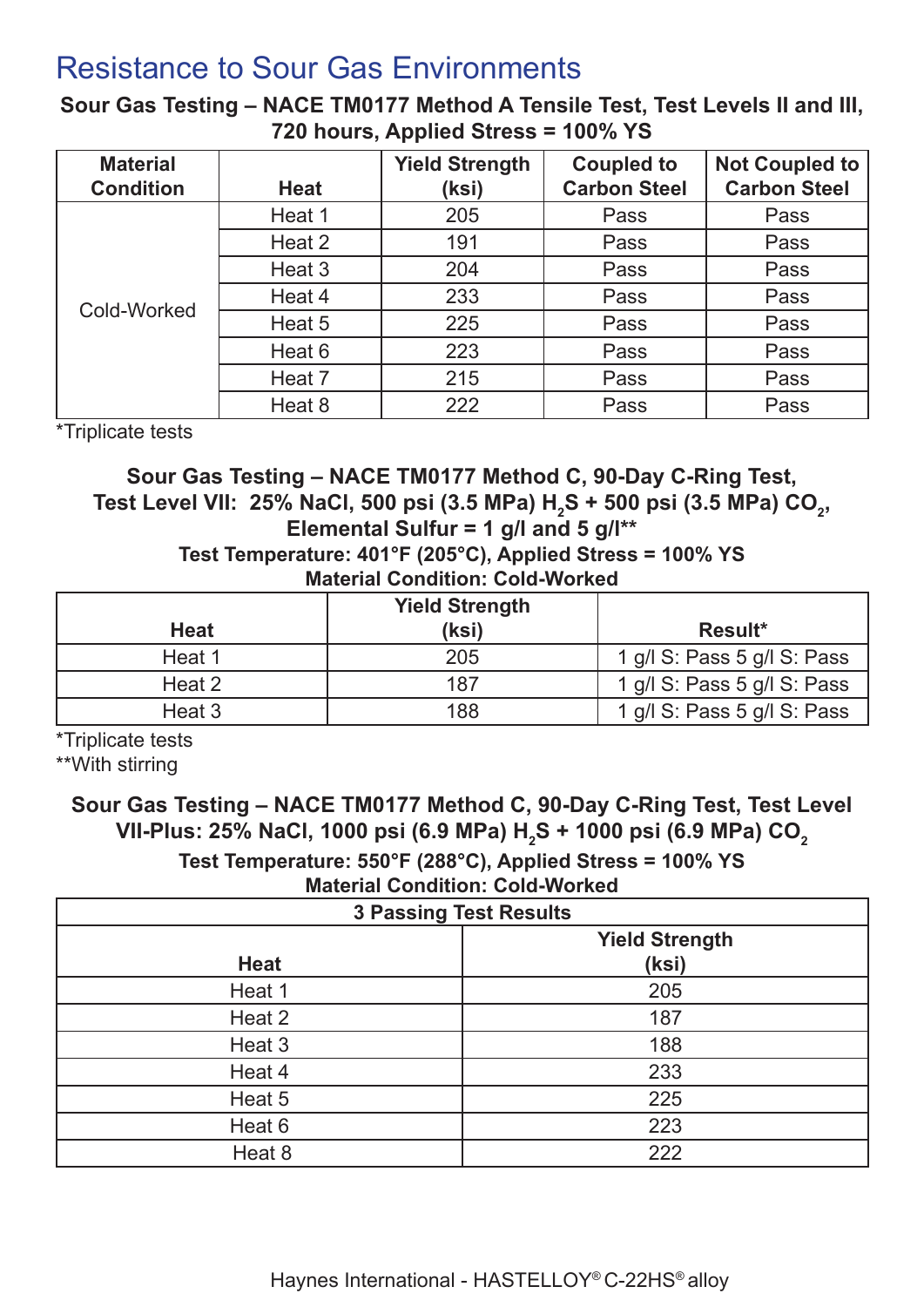### Resistance to Sour Gas Environments Continued

**Sour Gas Testing – NACE TM0198 Slow Strain Rate Tensile Test, Test Level**  VII: 25% NaCl, 500 psi (3.5 MPa) H<sub>2</sub>S + 500 psi (3.5 MPa) CO<sub>2</sub>, Without (w/o) **Elemental Sulfur**

**Test Temperature: 401°F (205°C)**

**Material Condition: Cold-Worked** 

| <b>Test</b><br>Environment <sup>*</sup>   Failure (h) $\vert$ | <b>Time to</b> | Elong.   R.A.  <br>(% ) |      | <b>Time to</b><br>(%) Failure Ratio   Ratio   Ratio   Cracking |      |          | Elong.   R.A.   Secondary |
|---------------------------------------------------------------|----------------|-------------------------|------|----------------------------------------------------------------|------|----------|---------------------------|
| Air                                                           | 8.9            | 12.8                    | 63.4 |                                                                |      | $\equiv$ | $\sim$                    |
| Level VII w/o S                                               | 8.4            | 12.1                    | 63.2 | 0.95                                                           | 0.95 |          | No                        |

\*Air – single test; Level VII w/o S – triplicate tests

**Sour Gas Testing – NACE TM0198 Slow Strain Rate Tensile Test, Test Level VII:**  25% NaCl, 500 psi (3.5 MPa) H<sub>2</sub>S + 500 psi (3.5 MPa) CO<sub>2</sub>, With Elemental Sulfur

**Test Temperature: 401°F (205°C) Material Condition: Cold-Worked**

| <b>Test</b><br>Environment <sup>*</sup>   Failure (h) | <b>Time to</b> | (% ) | (% ) | Elong.   R.A.   Time to Fail-   Elong.   R.A.   Secondary  <br>ure Ratio | <b>Ratio</b> |      | Ratio   Cracking |
|-------------------------------------------------------|----------------|------|------|--------------------------------------------------------------------------|--------------|------|------------------|
| Air                                                   | 8.9            | 12.8 | 63.4 | $\sim$                                                                   |              | $\,$ | $\sim$           |
| Level VII w/S                                         | 8.2            | 11.7 | 62.4 | 0.92                                                                     | 0.91         | 0.98 | <b>No</b>        |

\*Air – single test; Level VII w/S – triplicate tests

### Resistance to Hydrogen Embrittlement

#### **Slow Strain Rate Tensile Test – Cold-worked Material**

|                      | Max. Load |      | Normalized Factor   Time to Failure |      |
|----------------------|-----------|------|-------------------------------------|------|
| <b>Environment</b>   | lb        | kg   |                                     | h    |
| Air                  | 3997      | 1813 |                                     | 11.6 |
| Air                  | 4008      | 1818 |                                     | 14.1 |
| 3.5% NaCl            | 4020      | 1823 |                                     | 12.9 |
| 3.5% NaCl            | 3937      | 1786 | 0.98                                | 11.1 |
| 3.5% NaCl @ -850 mV  | 3925      | 1780 | 0.98                                | 10.9 |
| 3.5% NaCl @ -850 mV  | 4003      | 1816 |                                     | 13.6 |
| 3.5% NaCl @ -1000 mV | 3956      | 1794 | 0.99                                | 13.8 |
| 3.5% NaCl @ -1000 mV | 3908      | 1773 | 0.98                                | 10.9 |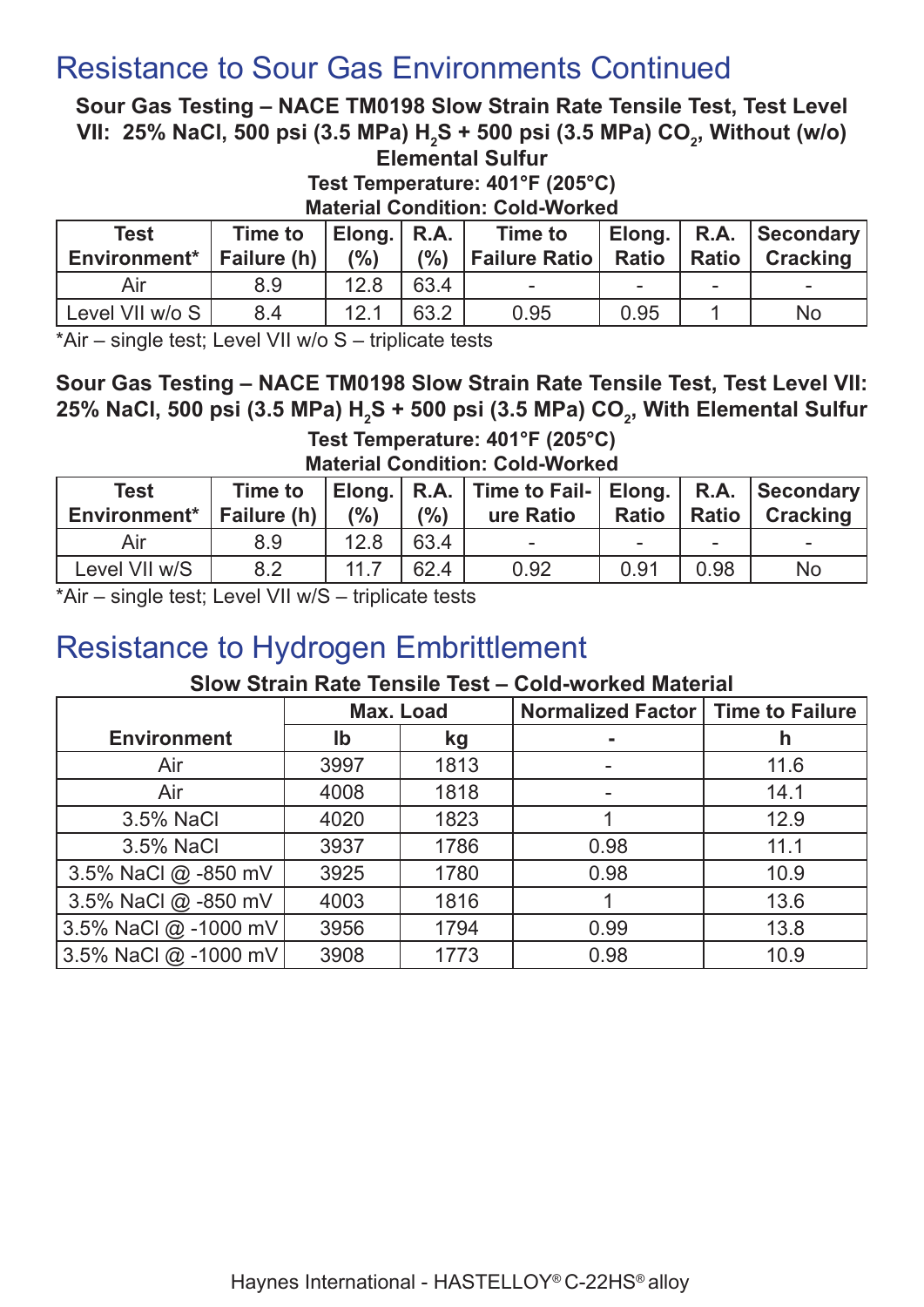### Resistance to Acids

| <b>Concentration</b><br><b>Corrosion Rate</b><br><b>Temperature</b> |                                                                                                                       |                                                                                                                                                                                                                     |                                                                                                                       |                                                                                                                                                                      |  |  |  |
|---------------------------------------------------------------------|-----------------------------------------------------------------------------------------------------------------------|---------------------------------------------------------------------------------------------------------------------------------------------------------------------------------------------------------------------|-----------------------------------------------------------------------------------------------------------------------|----------------------------------------------------------------------------------------------------------------------------------------------------------------------|--|--|--|
|                                                                     |                                                                                                                       |                                                                                                                                                                                                                     |                                                                                                                       | mm/y                                                                                                                                                                 |  |  |  |
| 1                                                                   |                                                                                                                       |                                                                                                                                                                                                                     |                                                                                                                       | 0.01                                                                                                                                                                 |  |  |  |
|                                                                     |                                                                                                                       |                                                                                                                                                                                                                     |                                                                                                                       | 0.76                                                                                                                                                                 |  |  |  |
|                                                                     |                                                                                                                       |                                                                                                                                                                                                                     |                                                                                                                       | < 0.01                                                                                                                                                               |  |  |  |
|                                                                     |                                                                                                                       |                                                                                                                                                                                                                     |                                                                                                                       | 0.18                                                                                                                                                                 |  |  |  |
|                                                                     |                                                                                                                       |                                                                                                                                                                                                                     |                                                                                                                       | 0.04                                                                                                                                                                 |  |  |  |
|                                                                     |                                                                                                                       |                                                                                                                                                                                                                     |                                                                                                                       | 0.04                                                                                                                                                                 |  |  |  |
|                                                                     |                                                                                                                       |                                                                                                                                                                                                                     |                                                                                                                       | 0.05                                                                                                                                                                 |  |  |  |
|                                                                     |                                                                                                                       |                                                                                                                                                                                                                     |                                                                                                                       | 0.12                                                                                                                                                                 |  |  |  |
|                                                                     |                                                                                                                       |                                                                                                                                                                                                                     |                                                                                                                       | 0.48                                                                                                                                                                 |  |  |  |
|                                                                     |                                                                                                                       |                                                                                                                                                                                                                     |                                                                                                                       | 0.12                                                                                                                                                                 |  |  |  |
|                                                                     |                                                                                                                       |                                                                                                                                                                                                                     |                                                                                                                       | 0.13                                                                                                                                                                 |  |  |  |
|                                                                     |                                                                                                                       |                                                                                                                                                                                                                     |                                                                                                                       | 0.10                                                                                                                                                                 |  |  |  |
|                                                                     |                                                                                                                       |                                                                                                                                                                                                                     |                                                                                                                       | 0.07                                                                                                                                                                 |  |  |  |
|                                                                     |                                                                                                                       |                                                                                                                                                                                                                     |                                                                                                                       | 0.17                                                                                                                                                                 |  |  |  |
|                                                                     |                                                                                                                       |                                                                                                                                                                                                                     |                                                                                                                       | 0.03                                                                                                                                                                 |  |  |  |
|                                                                     |                                                                                                                       |                                                                                                                                                                                                                     |                                                                                                                       | 0.33                                                                                                                                                                 |  |  |  |
|                                                                     |                                                                                                                       |                                                                                                                                                                                                                     |                                                                                                                       | 0.01                                                                                                                                                                 |  |  |  |
|                                                                     |                                                                                                                       |                                                                                                                                                                                                                     |                                                                                                                       | 0.08                                                                                                                                                                 |  |  |  |
|                                                                     |                                                                                                                       |                                                                                                                                                                                                                     |                                                                                                                       | 0.12                                                                                                                                                                 |  |  |  |
|                                                                     |                                                                                                                       |                                                                                                                                                                                                                     |                                                                                                                       | 0.03                                                                                                                                                                 |  |  |  |
|                                                                     |                                                                                                                       |                                                                                                                                                                                                                     |                                                                                                                       | 1.08                                                                                                                                                                 |  |  |  |
|                                                                     |                                                                                                                       |                                                                                                                                                                                                                     |                                                                                                                       | 0.25                                                                                                                                                                 |  |  |  |
|                                                                     | $wt\%$<br>5<br>10<br>20<br>5<br>20<br>40<br>60<br>5<br>60<br>10<br>10<br>20<br>30<br>40<br>50<br>60<br>70<br>80<br>90 | °F<br><b>Boiling</b><br>175<br>100<br>100<br>200<br><b>Boiling</b><br>175<br>175<br>125<br><b>Boiling</b><br>150<br>200<br>200<br>200<br>175<br>175<br>150<br>150<br>150<br>150<br><b>Boiling</b><br><b>Boiling</b> | $\rm ^{\circ}C$<br>79<br>38<br>38<br>93<br>79<br>79<br>52<br>66<br>93<br>93<br>93<br>79<br>79<br>66<br>66<br>66<br>66 | mpy<br>0.4<br>30.0<br>< 0.1<br>7.2<br>1.7<br>1.7<br>2.1<br>4.7<br>18.8<br>4.7<br>5.1<br>3.8<br>2.8<br>6.8<br>1.1<br>13.1<br>0.31<br>3.1<br>4.8<br>1.3<br>42.4<br>9.8 |  |  |  |

**Corrosion Rates of Cold Worked (40%) Sheet in Aqueous Solutions of Common Acids**

\*ASTM G-28A = 50%  $\rm H_2SO_4$  + 42 g/l Fe $_2$ (SO $_4)_3$ 

\*\*ASTM G-28B = 23%  $\rm H_2SO_4$  + 1.2% HCl + 1% Fe $_{3}$ Cl + 1% CuCl $_{2}$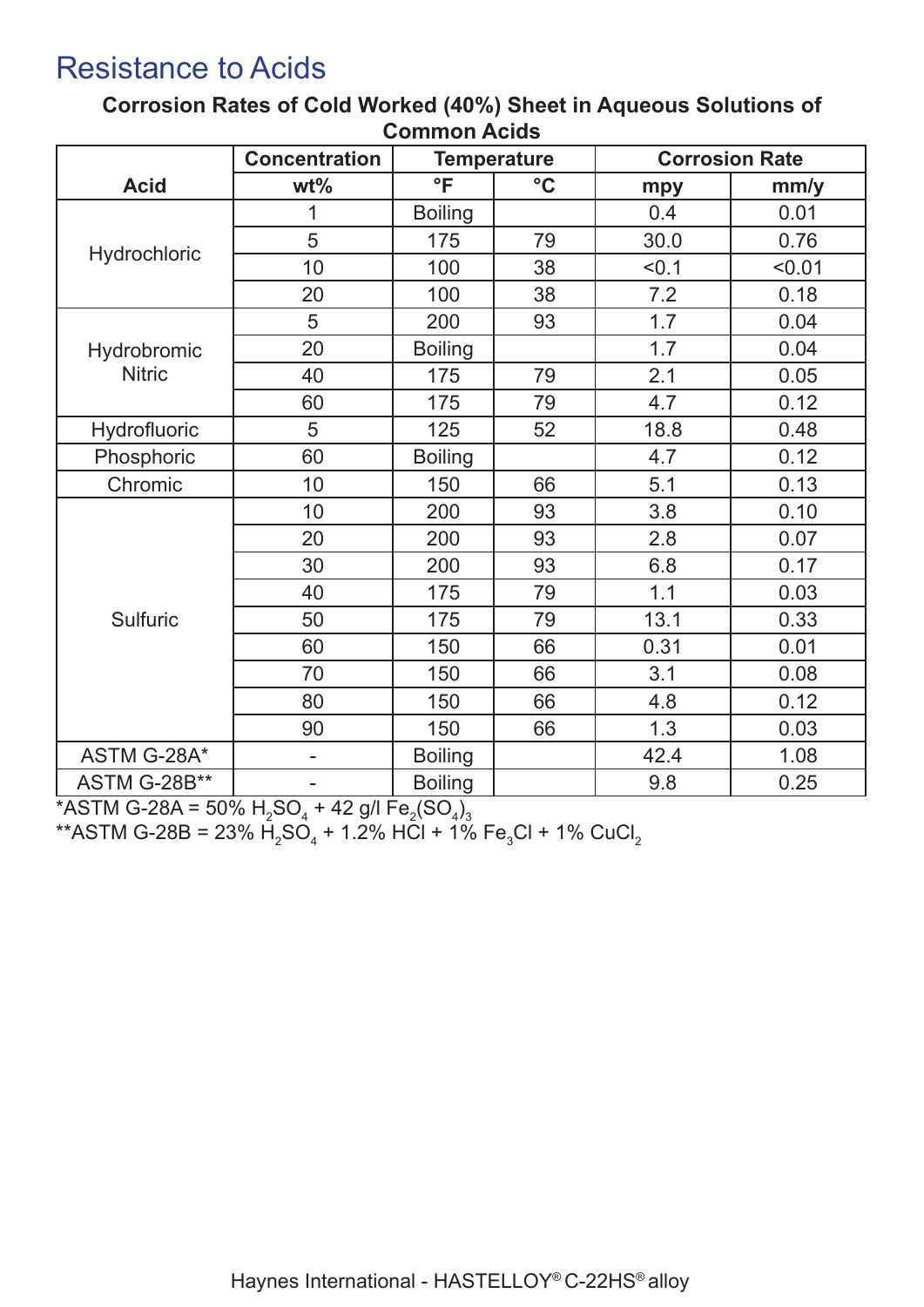## Dynamic Modulus



# High-Cycle Fatigue

Material: 0.5 in Diameter 43% Cold Worked Bar (0.2%YS – 191 ksi, UTS – 196 ksi, %EL – 18, %RA – 66) Rotating Bend Fatigue Testing, RR Moore Rotating 4-Point Bend R = -1.0 Stress Ratio, 167 Hz, Room Temperature



Haynes International - HASTELLOY® C-22HS® alloy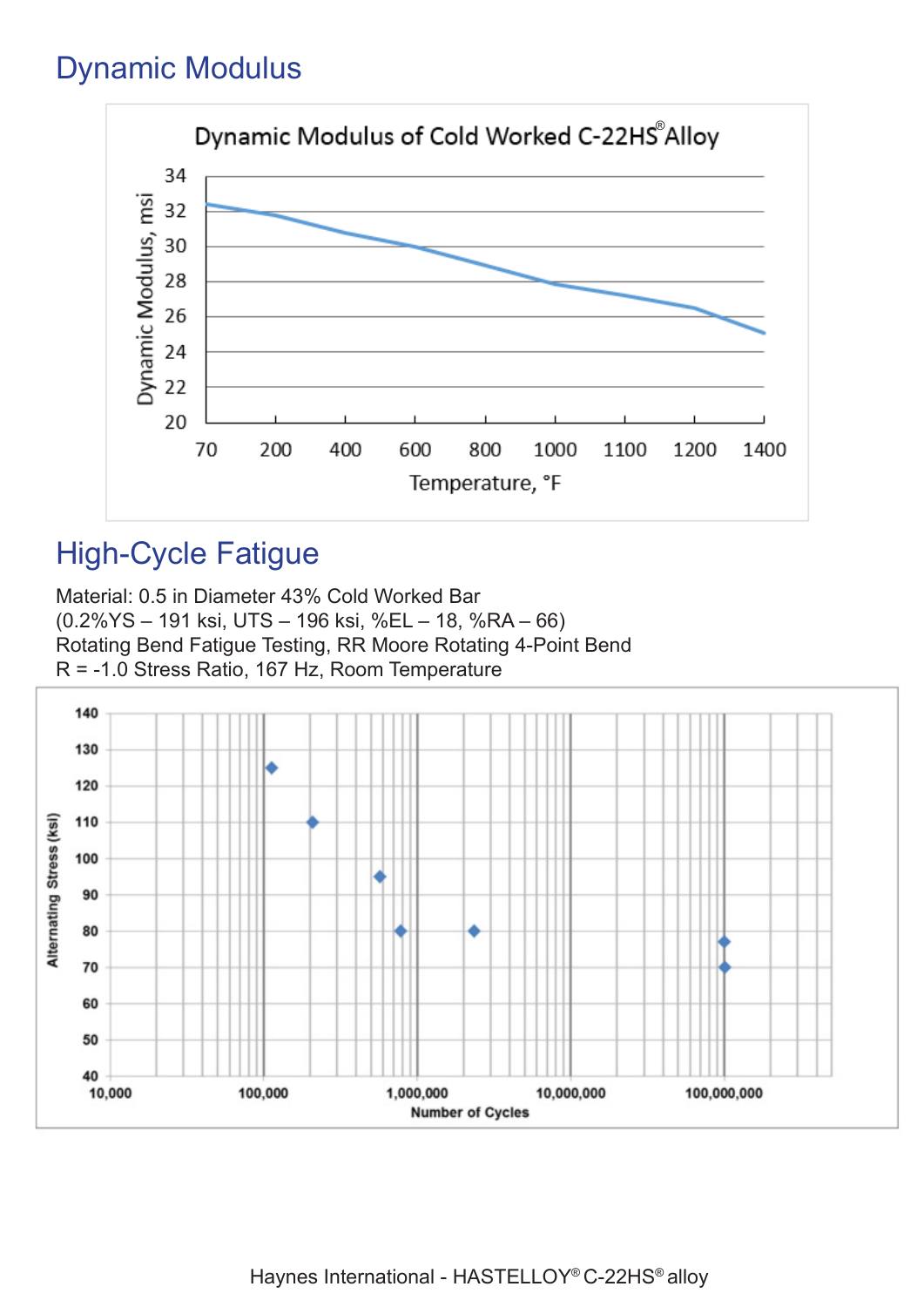# Hardness Profile



HRC = Hardness, Rockwell C Scale

|                 |    | <b>Yield Strength (ksi)</b>                           |       | <b>Hardness (HRC)</b> |                   |
|-----------------|----|-------------------------------------------------------|-------|-----------------------|-------------------|
| <b>Diameter</b> |    | <b>Mid-Radius</b><br>% Cold-Worked   1" Below Surface |       | 1" Below Surface      | <b>Mid-Radius</b> |
| 7.5             | 50 | 185.5                                                 | 180.3 |                       |                   |
|                 | 50 | 175.4                                                 |       | -                     |                   |
| 8.25            | 40 | 168.1                                                 | 166.2 | 38.6                  | 36.1              |
| 10              | 30 | 162.3                                                 | 149.8 | 40                    | 35                |

HRC= Hardness Rockwell "C"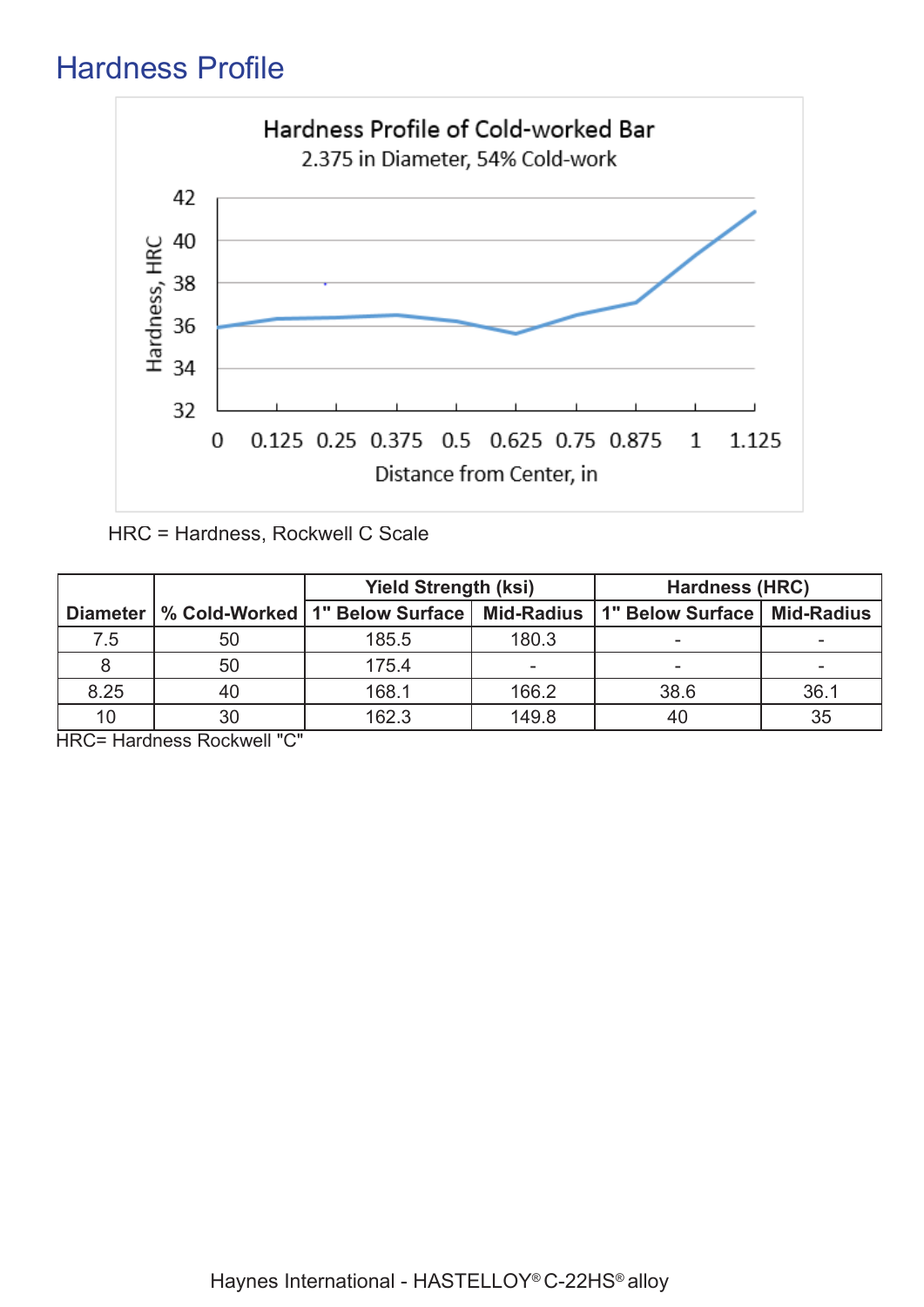### Thermal Stability

### **Effects of Thermal Exposure on Tensile Properties of 0.5 in Diameter, Cold-worked (43%) Bar**

| <b>Initial Material</b> | <b>Thermal</b>  |           | <b>Test</b><br><b>Temperature</b> | 0.2% Offset<br><b>Yield Strength</b> |            | <b>Ultimate</b><br><b>Tensile Strength</b> |            | Elong. | R.A.          |
|-------------------------|-----------------|-----------|-----------------------------------|--------------------------------------|------------|--------------------------------------------|------------|--------|---------------|
| <b>Condition</b>        | <b>Exposure</b> | °F        | $\rm ^{\circ}C$                   | ksi                                  | <b>MPa</b> | ksi                                        | <b>MPa</b> | %      | $\frac{0}{0}$ |
| 43% Cold-worked         |                 | <b>RT</b> | <b>RT</b>                         | 195.1                                | 1345       | 200.4                                      | 1382       | 18     | 65.2          |
| Bar                     |                 | 500       | 260                               | 181                                  | 1248       | 181.1                                      | 1249       | 14.1   | 60.8          |
| 43% Cold-worked         | 500°F/4000h/AC  | <b>RT</b> | <b>RT</b>                         | 205.8                                | 1419       | 212.6                                      | 1466       | 16     | 62.6          |
| Bar                     |                 | 500       | 260                               | 176                                  | 1214       | 178.5                                      | 1231       | 15     | 61.1          |
|                         |                 | <b>RT</b> | <b>RT</b>                         | 209.9                                | 1447       | 209.9                                      | 1447       | 16     | 60.7          |
| 43% Cold-worked<br>Bar  | 500°F/8000h/AC  | 200       | 93                                | 192.8                                | 1329       | 192.8                                      | 1329       | 17     | 63.8          |
|                         |                 | 500       | 260                               | 186.6                                | 1287       | 186.6                                      | 1287       | 13.4   | 60.7          |

AC=Air Cool

RT= Room Temperature

R.A.= Reduction of Area

#### **Effects of Thermal Exposure on Impact Strength of 1 in Diameter, Cold-worked (44%) Bar**

|                            |                         | <b>Charpy Impact Energy</b> |                                    |  |
|----------------------------|-------------------------|-----------------------------|------------------------------------|--|
|                            |                         | ft.ibf                      |                                    |  |
| Initial Material Condition | <b>Thermal Exposure</b> | RT                          | $-75^{\circ}$ F (-59 $^{\circ}$ C) |  |
| 44% Cold-worked            |                         | 146 (198)                   | 153 (207)                          |  |
| 44% Cold-worked            | 500°F/4000h/AC          | 136 (184)                   | 135 (183)                          |  |

AC= Air Cooled

RT= Room Temperature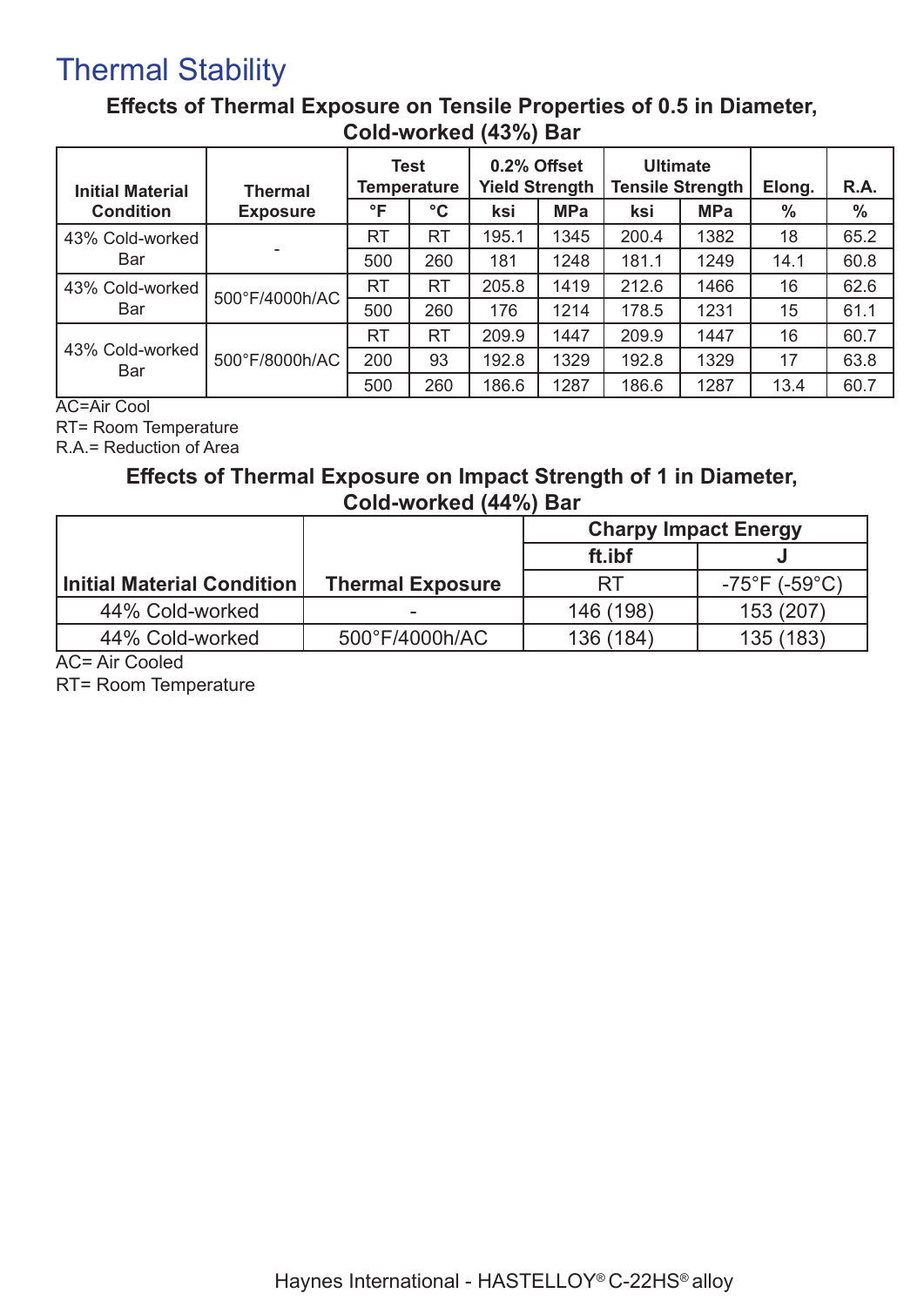### Resistance of Welds to Sour Gas Environments

**Sour Gas Testing – NACE TM0177 Test Levels II and III, Method A, Solution A, Applied Stress = 100% YS, Material Condition: All Weld Metal, As Welded**

| <b>Heat</b> | <b>Yield Strength (ksi)</b> | <b>Coupling</b>                | Result* |
|-------------|-----------------------------|--------------------------------|---------|
|             | 62                          | <b>Coupled to Carbon Steel</b> | Pass    |
|             |                             | NOT Coupled to Carbon Steel    | Pass    |
|             |                             | <b>Coupled to Carbon Steel</b> | Pass    |
|             | 65                          | NOT Coupled to Carbon Steel    | Pass    |
|             |                             | <b>Coupled to Carbon Steel</b> | Pass    |
|             | 63                          | NOT Coupled to Carbon Steel    | Pass    |

\*Triplicate tests

**Sour Gas Testing – NACE TM0198 Slow Strain Rate Tensile, Level VII, Test En**vironment: 25% NaCl, 500 psi (3.5 MPa) H<sub>2</sub>S + 500 psi (3.5 MPa) CO<sub>2</sub>, **401°F (205°C), Material Condition: All Weld Metal, As Welded**

| <b>Heat</b> | Environment*    | <b>Time to</b><br>Failure (h) | Elong.<br>$(\%)$ | R.A.<br>(%) | <b>Time to</b><br><b>Failure Ratio</b> | <b>Elongation</b><br><b>Ratio</b> | R.A.<br><b>Ratio</b>     | Secondary<br>Cracking |
|-------------|-----------------|-------------------------------|------------------|-------------|----------------------------------------|-----------------------------------|--------------------------|-----------------------|
|             | Air             | 33.3                          | 47.9             | 63.5        |                                        |                                   |                          |                       |
|             | Level VII w/o S | 32.1                          | 46.2             | 61.2        | 0.96                                   | 0.96                              | 0.96                     | No                    |
| 2           | Air             | 28.4                          | 40.9             | 58.4        |                                        |                                   | $\overline{\phantom{a}}$ |                       |
|             | Level VII w/o S | 26.5                          | 38.2             | 55.7        | 0.93                                   | 0.93                              | 0.95                     | No                    |
| 3           | Air             | 28.9                          | 41.6             | 59.7        |                                        |                                   | ۰                        |                       |
|             | Level VII w/o S | 28.5                          | 41.2             | 61          | 0.99                                   | 0.99                              | 1.02                     | No                    |

\*Air – duplicate tests, Level VII w/o sulfur – triplicate tests

R.A.= Reduction of Area

**Sour Gas Testing – NACE TM0198 Slow Strain Rate Tensile, Level VII, Test**  Environment: 25% NaCl, 500 psi (3.5 MPa) H<sub>2</sub>S + 500 psi (3.5 MPa) CO<sub>2</sub>, **Material Condition: All Weld Metal, As Welded, Heat 1**

| <b>Test</b><br><b>Temperature</b> | Environment*            | <b>Time to</b><br>Failure (h) | Elong.<br>$(\%)$ | R.A.<br>(%) | <b>Time to</b><br><b>Failure Ratio</b> | Elongation<br>Ratio | R.A.<br>Ratio            | Secondary<br><b>Cracking</b> |
|-----------------------------------|-------------------------|-------------------------------|------------------|-------------|----------------------------------------|---------------------|--------------------------|------------------------------|
| $350^{\circ}$ F                   | Air                     | 35.2                          | 50.7             | 64.1        |                                        |                     |                          |                              |
| $(177^{\circ}C)^{**}$             | Test Environ. + Sulfur  | 34.2                          | 49.3             | 63.6        | 0.97                                   | 0.97                | 0.99                     | No                           |
| $400^{\circ}$ F                   | Air                     | 35.8                          | 51.5             | 63.1        | ٠                                      |                     |                          |                              |
| $(204^{\circ}C)^{***}$            | Test Environ. + Sulfur  | 34.5                          | 49.6             | 56.1        | 0.96                                   | 0.96                | 0.89                     | No                           |
| $500^{\circ}$ F                   | Air                     | 33.7                          | 48.5             | 64.3        |                                        |                     | $\overline{\phantom{a}}$ |                              |
| $(260^{\circ}C)^{***}$            | <b>Test Environment</b> | 33.7                          | 48.6             | 61          |                                        |                     | 0.95                     | No                           |
| $550^{\circ}$ F                   | Air                     | 34.1                          | 49.1             | 65.7        | $\overline{\phantom{a}}$               | -                   | ۰                        | ٠                            |
| $(288^{\circ}C)^{**}$             | <b>Test Environment</b> | 32.2                          | 46.3             | 61.7        | 0.94                                   | 0.94                | 0.94                     | No                           |

\*Air – single test; Test Environment - \*\*duplicate tests, \*\*\*triplicate tests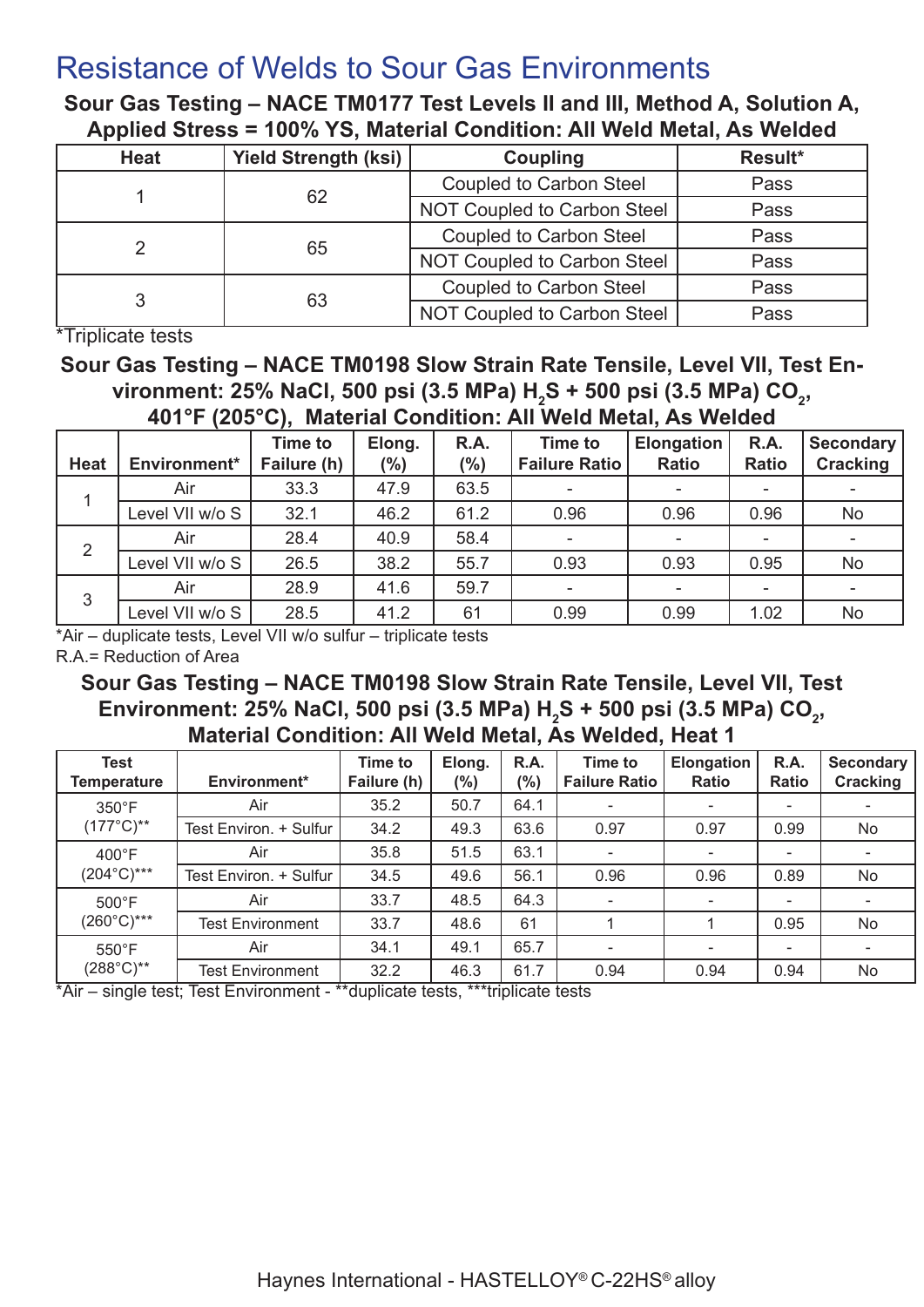# Weld Mechanical Properties

### **C-22HS® alloy Room Temperature Transverse Weld Tensile Test Results, As-Welded Condition**

|              | 0.2% Yield                                               | <b>Ultimate Tensile</b>                                               | Elong.  | <b>RA</b> | <b>Failure</b>    |  |  |  |  |  |
|--------------|----------------------------------------------------------|-----------------------------------------------------------------------|---------|-----------|-------------------|--|--|--|--|--|
| <b>Test</b>  | Strength (ksi)                                           | Strength (ksi)                                                        | $(\% )$ | $(\% )$   | <b>Location</b>   |  |  |  |  |  |
|              | GTAW - 0.125 in (3.2 mm) sheet, autogenous w/ cover pass |                                                                       |         |           |                   |  |  |  |  |  |
| A            | 66.2                                                     | 115.3                                                                 | 31.5    |           | <b>Weld Metal</b> |  |  |  |  |  |
| B            | 64.6                                                     | 119.2                                                                 | 41      |           | <b>Weld Metal</b> |  |  |  |  |  |
| $\mathsf{C}$ | 65.3                                                     | 113.3                                                                 | 30.3    |           | <b>Weld Metal</b> |  |  |  |  |  |
| Avg.         | 65.4                                                     | 115.9                                                                 | 34.3    |           |                   |  |  |  |  |  |
|              |                                                          | GTAW - 0.5 in (12.7 mm) plate, w/ 0.125 in (3.2 mm) dia. filler metal |         |           |                   |  |  |  |  |  |
| A            | 67.9                                                     | 115.8                                                                 | 45.6    | 51.3      | <b>Weld Metal</b> |  |  |  |  |  |
| B            | 68.3                                                     | 114.9                                                                 | 44.1    | 62.6      | <b>Weld Metal</b> |  |  |  |  |  |
| $\mathsf{C}$ | 66.4                                                     | 113.4                                                                 | 42.3    | 54.8      | <b>Weld Metal</b> |  |  |  |  |  |
| Avg.         | 67.5                                                     | 114.7                                                                 | 44      | 56.2      |                   |  |  |  |  |  |
|              |                                                          | GMAW - 0.5 in (12.7 mm) plate, w/ 0.045 in (1.1 mm) dia. filler metal |         |           |                   |  |  |  |  |  |
| A            | 64.3                                                     | 114.2                                                                 | 46.2    | 48        | <b>Weld Metal</b> |  |  |  |  |  |
| B            | 63.3                                                     | 113.7                                                                 | 46      | 43.1      | <b>Weld Metal</b> |  |  |  |  |  |
| $\mathsf C$  | 64.8                                                     | 113.8                                                                 | 46.4    | 47        | <b>Weld Metal</b> |  |  |  |  |  |
| Avg.         | 64.1                                                     | 113.9                                                                 | 46.2    | 46        |                   |  |  |  |  |  |
|              |                                                          | GMAW - 1.0 in (25.4 mm) plate, w/ 0.045 in (1.1 mm) dia. filler metal |         |           |                   |  |  |  |  |  |
| A            | 63.3                                                     | 113.4                                                                 | 40.4    | 49.8      | <b>Weld Metal</b> |  |  |  |  |  |
| B            | 63.3                                                     | 111.9                                                                 | 38.8    | 55.9      | <b>Weld Metal</b> |  |  |  |  |  |
| $\mathsf C$  | 62                                                       | 114                                                                   | 38.9    | 53.2      | <b>Weld Metal</b> |  |  |  |  |  |
| Avg.         | 62.9                                                     | 113.1                                                                 | 39.4    | 53        |                   |  |  |  |  |  |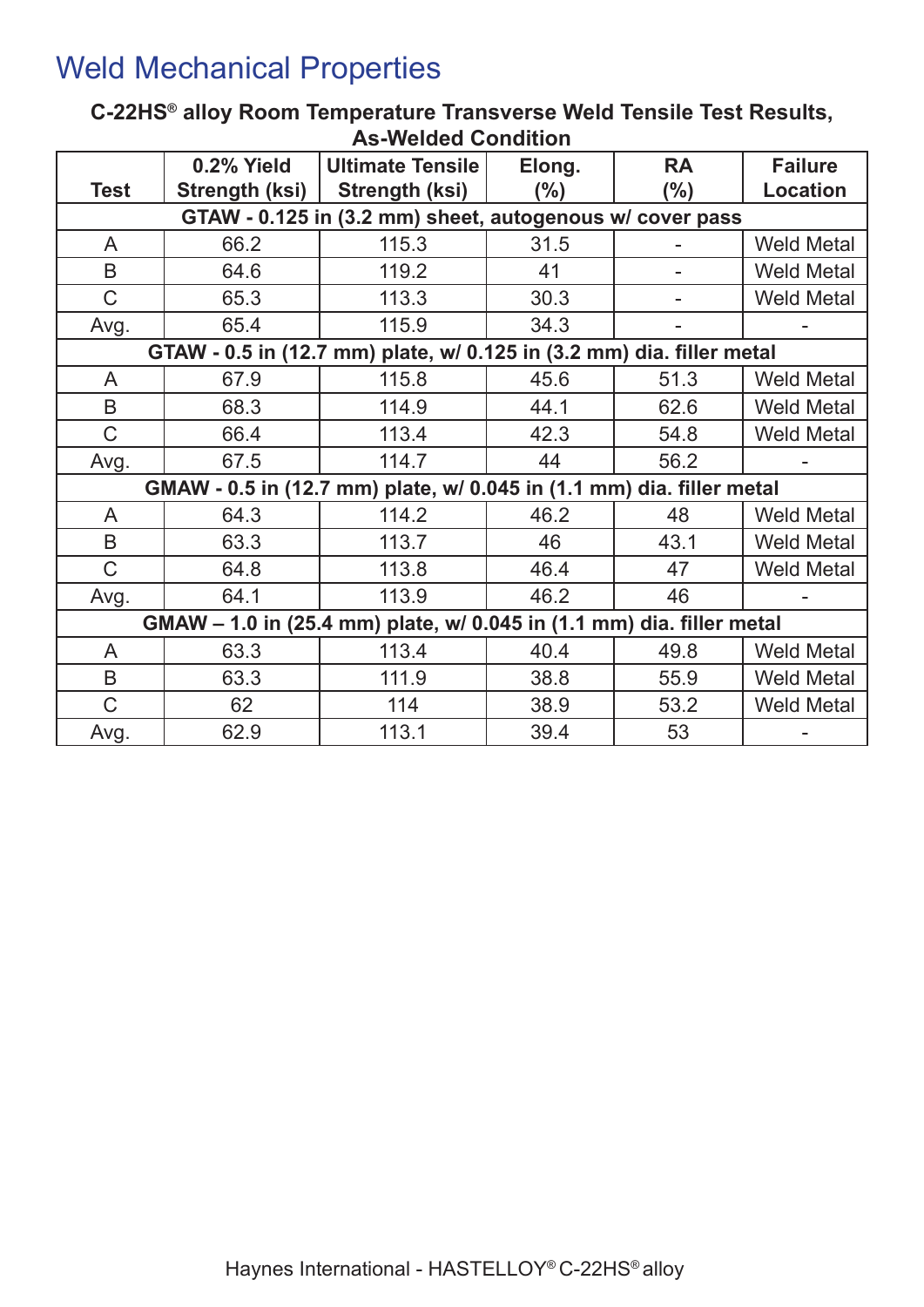# Weld Mechanical Properties Continued

### **C-22HS® alloy Room Temperature All-Weld-Metal Tensile Test Results, As-Welded Condition**

|                |                             | 0.2% Yield            | <b>Ultimate Tensile</b> | Elong. | <b>RA</b> |
|----------------|-----------------------------|-----------------------|-------------------------|--------|-----------|
| <b>Heat</b>    | <b>Sample</b>               | <b>Strength (ksi)</b> | <b>Strength (ksi)</b>   | (%)    | $(\% )$   |
| 1              | <b>GTAW</b><br>Longitudinal | 66.4                  | 102.7                   | 39.2   | 49.1      |
|                | <b>GMAW</b><br>Longitudinal | 66.0                  | 105.0                   | 53.1   | 53.0      |
| $\overline{2}$ | <b>GMAW</b>                 | 64.8                  | 106.1                   | 48.4   | 59.7      |
|                | Longitudinal                | 65.6                  | 106.9                   | 50.7   | 56.2      |
|                | <b>GMAW</b>                 | 63.1                  | 103.5                   | 46.8   | 62.7      |
|                | Transverse                  | 62.7                  | 104.6                   | 54.6   | 63.9      |
| 3              | <b>GMAW</b>                 | 71.2                  | 112.0                   | 49.6   | 56.3      |
|                | Longitudinal                | 62.9                  | 106.7                   | 47.9   | 53.4      |
|                | <b>GMAW</b>                 | 65.0                  | 105.2                   | 45.9   | 58.3      |
|                | Transverse                  | 64.9                  | 105.9                   | 50.5   | 57.5      |

### **C-22HS® alloy Weld Metal Charpy V-Notch Impact Test Results, As-Welded Condition**

| <b>Test</b>                                                           | <b>Impact Energy (ft-Ib)</b> |          |        |       |  |  |  |  |
|-----------------------------------------------------------------------|------------------------------|----------|--------|-------|--|--|--|--|
| <b>Temperature</b>                                                    | Test 1                       | Test 2   | Test 3 | Avg.  |  |  |  |  |
| GTAW - 0.5 in (12.7 mm) plate, w/ 0.125 in (3.2 mm) dia. filler metal |                              |          |        |       |  |  |  |  |
| <b>RT</b>                                                             | 154.2                        | $166.2*$ | 178.6* | 166.3 |  |  |  |  |
| $-320^{\circ}F( -196^{\circ}C)$                                       | 127.4                        | 131.6    | 120.1  | 126.3 |  |  |  |  |
| GMAW - 0.5 in (12.7 mm) plate, w/ 0.045 in (1.1 mm) dia. filler metal |                              |          |        |       |  |  |  |  |
| <b>RT</b>                                                             | 143.7                        | 147      | 143.9  | 145.2 |  |  |  |  |
| $-320^{\circ}F( -196^{\circ}C)$                                       | 117.3                        | 109.8    | 122.2  | 116.4 |  |  |  |  |
| GMAW – 1.0 in (25.4 mm) plate, w/ 0.045 in (1.1 mm) dia. filler metal |                              |          |        |       |  |  |  |  |
| <b>RT</b>                                                             | 129.9                        | $163.4*$ | 149.5  | 147.6 |  |  |  |  |
| $-320^{\circ}F( -196^{\circ}C)$                                       | 118.4                        | 122.8    | 126.6  | 122.6 |  |  |  |  |

\*Test sample did not break